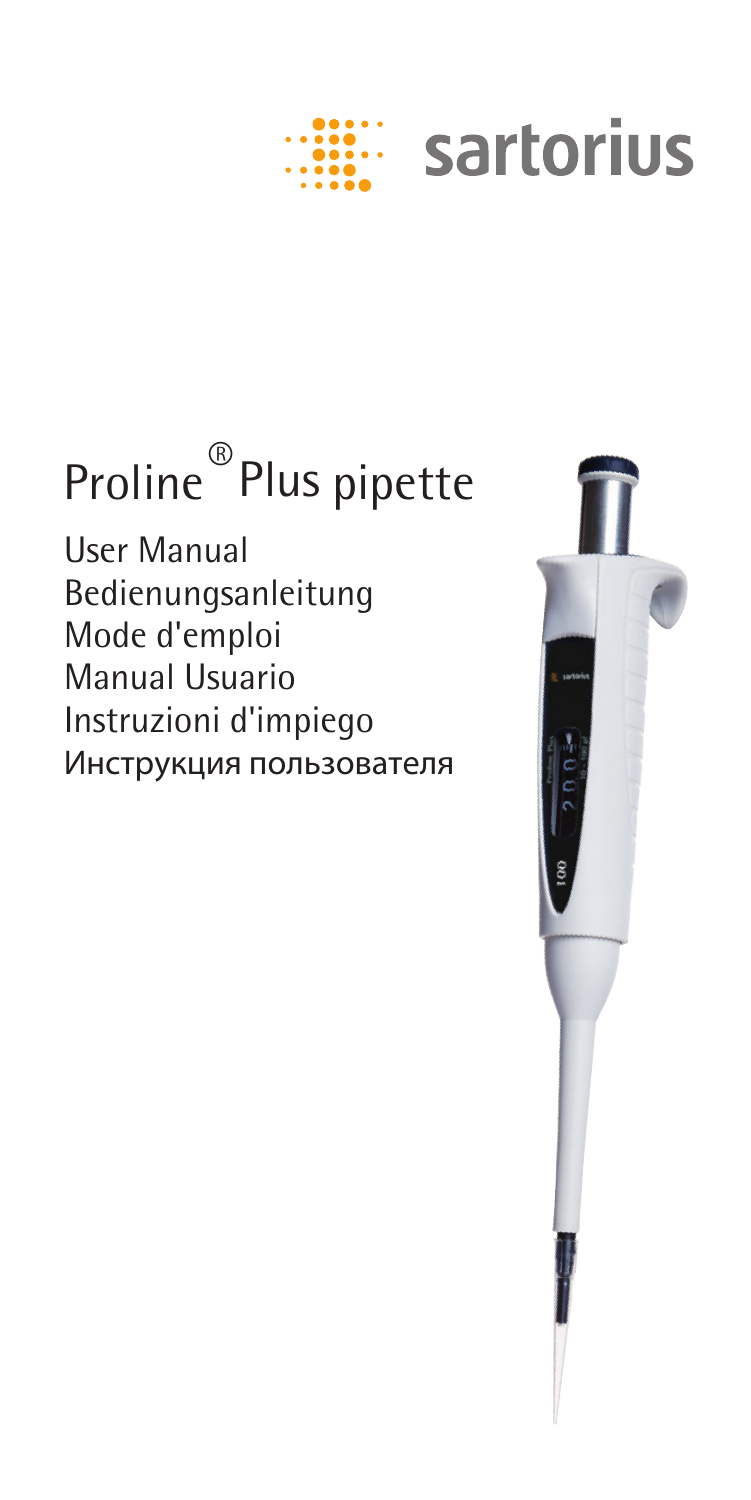# **EXAMPLE Sartorius**

## Proline®Plus pipette

Huom! Suomenkielinen käyttöohje ladattavissa osoitteesta: www.sartorius.com

Obs: Manual på svenska kan du ladda ner på adressen www.sartorius.com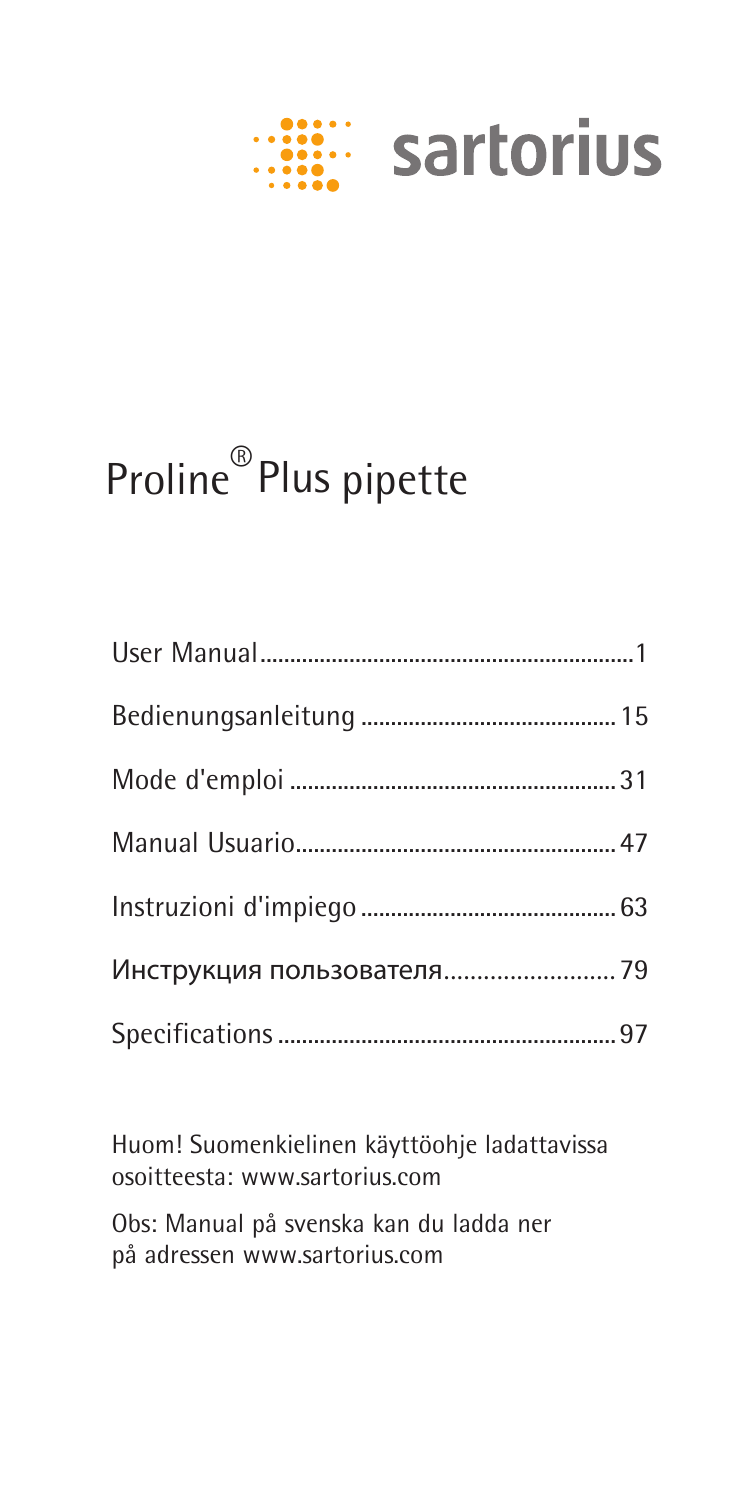## Contents

| $\mathbf{1}$    |       |                                                       |  |  |  |
|-----------------|-------|-------------------------------------------------------|--|--|--|
| 2.              |       |                                                       |  |  |  |
| 3.              |       |                                                       |  |  |  |
| 4.              |       |                                                       |  |  |  |
| 5.              |       |                                                       |  |  |  |
| 6.              |       |                                                       |  |  |  |
| 7.              |       |                                                       |  |  |  |
|                 | 7.1.  |                                                       |  |  |  |
|                 | 7.2.  |                                                       |  |  |  |
|                 |       |                                                       |  |  |  |
| 8.              |       |                                                       |  |  |  |
|                 | 8.1.  |                                                       |  |  |  |
|                 | 8.2.  |                                                       |  |  |  |
|                 | 8.3.  |                                                       |  |  |  |
| 9.              |       |                                                       |  |  |  |
| 10 <sup>1</sup> |       |                                                       |  |  |  |
|                 | 10.1. | Daily cleaning of the outer surface of the pipette  8 |  |  |  |
|                 |       | 10.2. Cleaning and the lower part of the pipette 8    |  |  |  |
|                 | 10.3. |                                                       |  |  |  |
|                 |       |                                                       |  |  |  |
|                 |       |                                                       |  |  |  |
|                 | 11.2. |                                                       |  |  |  |
|                 |       |                                                       |  |  |  |
|                 |       |                                                       |  |  |  |
|                 |       |                                                       |  |  |  |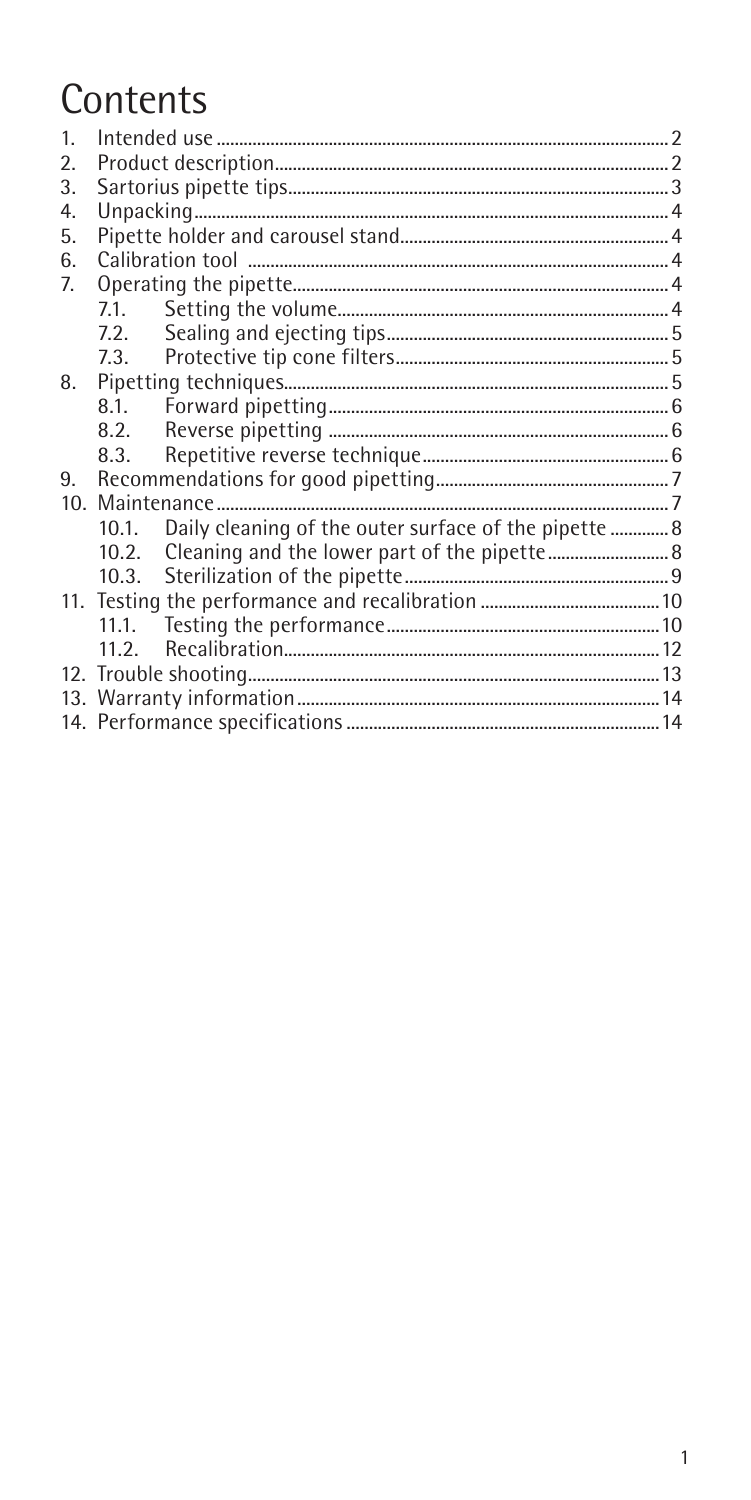## 1. Intended use

Proline®Plus pipette is intended to be used in liquid handling applications for dispensing liquids in total volume range from 0,1 µl to 10 ml. It is recommended to use Optifit tips or SafetySpace™ Filter tips to ensure the best compatibility and performance with Sartorius pipettes.

This liquid handling device is designed and manufactured to be used as general purpose laboratory equipment. Before operating it is recommended to read the user manual, which contains useful information e.g. for good pipetting practice.

## 2. Product description

Your new Proline® Plus is an autoclavable air displacement pipette. The attractive and ergonomical design of the Proline® Plus pipette together with its low pipetting forces reduce the risk of repetitive strain injuries (RSI). The pipette is designed for both right- and left-handed use.

NOTE: It is known that prolonged pipetting can cause RSI. The manufacturer is not responsible for RSI or any related diseases caused by prolonged pipetting.

The special tip cone design of the pipette offers the possibility to use replaceable Safe-Cone Filters to help prevent the contamination and damage of the pipette. The pipette uses disposable tips.

| Cat. No. | Colour<br>Code | Channels | Volume<br>Range/µl | Increment<br>/µl | Tip<br>/µl | Safe-Cone Filters |        |
|----------|----------------|----------|--------------------|------------------|------------|-------------------|--------|
|          |                |          |                    |                  |            | Standard          | Plus   |
| 728010   | Grey           |          | $0.1 - 3$          | 0.002            | 10         |                   |        |
| 728020   | Grey           |          | $0.5 - 10$         | 0.01             | 10         | -                 |        |
| 728030   | Yellow         | 1        | $2 - 20$           | 0.02             | 200        | 721014            |        |
| 728040   | Yellow         | 1        | $5 - 50$           | 0.1              | 200        | 721008            | 721018 |
| 728050   | Yellow         | 1        | 10-100             | 0.1              | 200.350    | 721008            | 721018 |
| 728060   | Yellow         |          | 20-200             | 0.2              | 200, 350   | 721007            | 721017 |
| 728070   | Blue           |          | 100-1000           |                  | 1000       | 721006            | 721016 |
| 728080   | Green          |          | 500-5000           | 10               | 5000       | 721005            | 721015 |
| 728090   | Red            | 1        | $1-10$ ml          | 20               | 10 000     | 721005            | 721015 |
| 728515   | Grev           | 1        | 5                  |                  | 10         |                   |        |

#### Proline®Plus single- and multichannel pipettes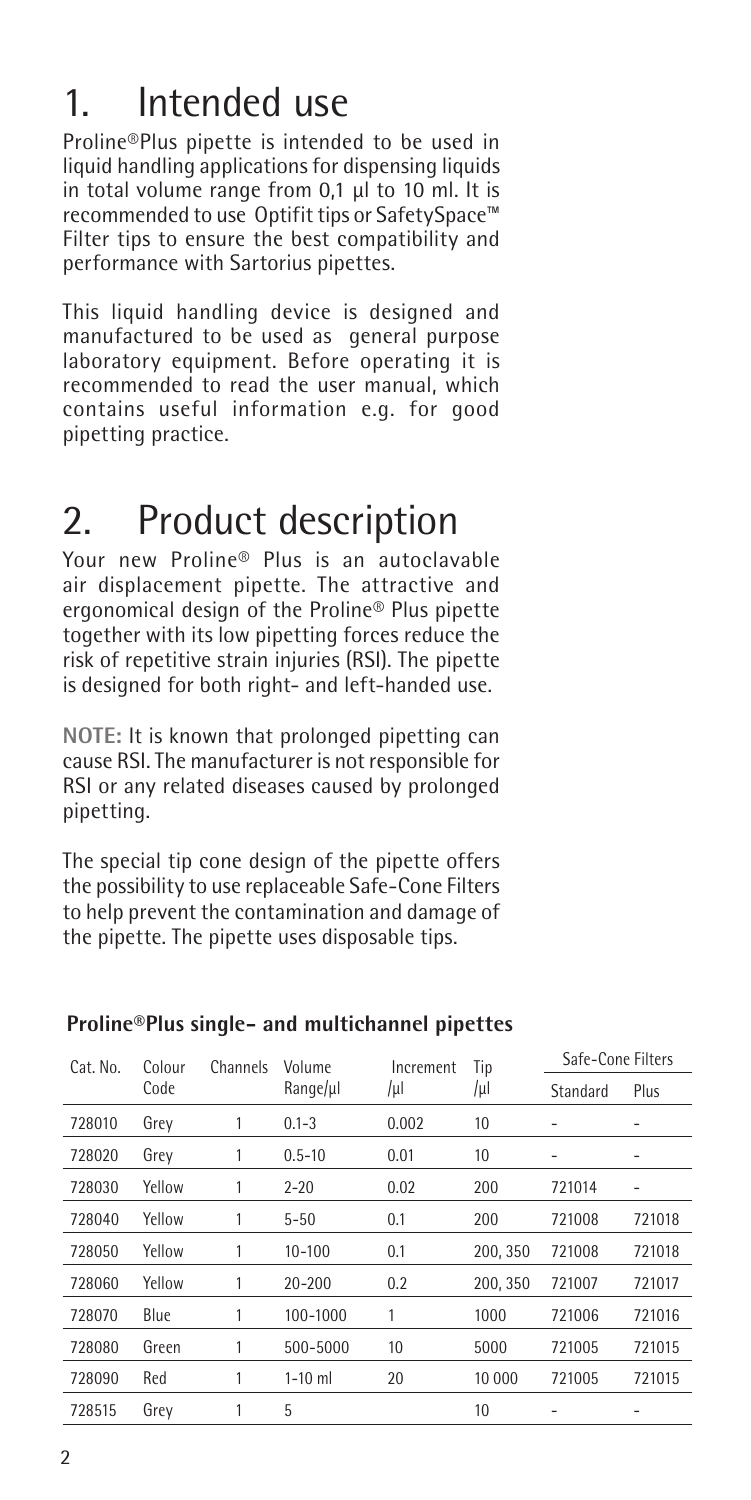| 728520 | Grey   | 1  | 10              |      | 10       | -      |        |
|--------|--------|----|-----------------|------|----------|--------|--------|
| 728530 | Yellow | 1  | 20              |      | 200      | 721014 |        |
| 728535 | Yellow | 1  | 25              |      | 200      | 721008 | 721018 |
| 728545 | Yellow | 1  | 50              |      | 200      | 721008 | 721018 |
| 728550 | Yellow | 1  | 100             |      | 200, 350 | 721008 | 721018 |
| 728560 | Yellow | 1  | 200             |      | 200, 350 | 721007 | 721017 |
| 728565 | Blue   | 1  | 250             |      | 1000     | 721006 | 721016 |
| 728567 | Blue   | 1  | 500             |      | 1000     | 721006 | 721016 |
| 728570 | Blue   | 1  | 1000            |      | 1000     | 721006 | 721016 |
| 728575 | Green  | 1  | 2000            |      | 5000     | 721005 | 721015 |
| 728580 | Green  | 1  | 5000            |      | 5000     | 721005 | 721015 |
| 728590 | Red    | 1  | 10 <sub>m</sub> |      | 10 000   | 721005 | 721015 |
| 728120 | Grey   | 8  | $0.5 - 10$      | 0.01 | 10       | -      |        |
| 728130 | Yellow | 8  | $10 - 100$      | 0.1  | 200, 350 | 721008 | 721018 |
| 728140 | Orange | 8  | 30-300          | 0.2  | 350      | 721007 | 721017 |
| 728220 | Grey   | 12 | $0.5 - 10$      | 0.01 | 10       | -      |        |
| 728230 | Yellow | 12 | $10 - 100$      | 0.1  | 200, 350 | 721008 | 721018 |
| 728240 | Orange | 12 | $30 - 300$      | 0.2  | 350      | 721007 | 721017 |

## 3. Sartorius pipette tips

Sartorius pipette tips are recommended for use with Proline®Plus pipettes. The use of fully compatible tips will ensure the maximal pipetting accuracy and precision, and thereby guarantee the performance specifications given for the pipette. Sartorius tips are made of pure virgin polypropylene and manufactured in protected clean room conditions.

Sartorius offers a full range of standard Optifit, and SafetySpace™ Filter tips. Sartorius nonfilter tips are available in trays, bulk packages and space-saving refill systems. Sartorius nonfiltered tips and trays are autoclavable at 121°C (252F), 20 min, 1 bar (15 p.s.i.). All Single Tray Racks and clean Refill Packs are certified RNase, DNase and endotoxin-free.

For more information, please go to www. sartorius.com or contact your local Sartorius support.

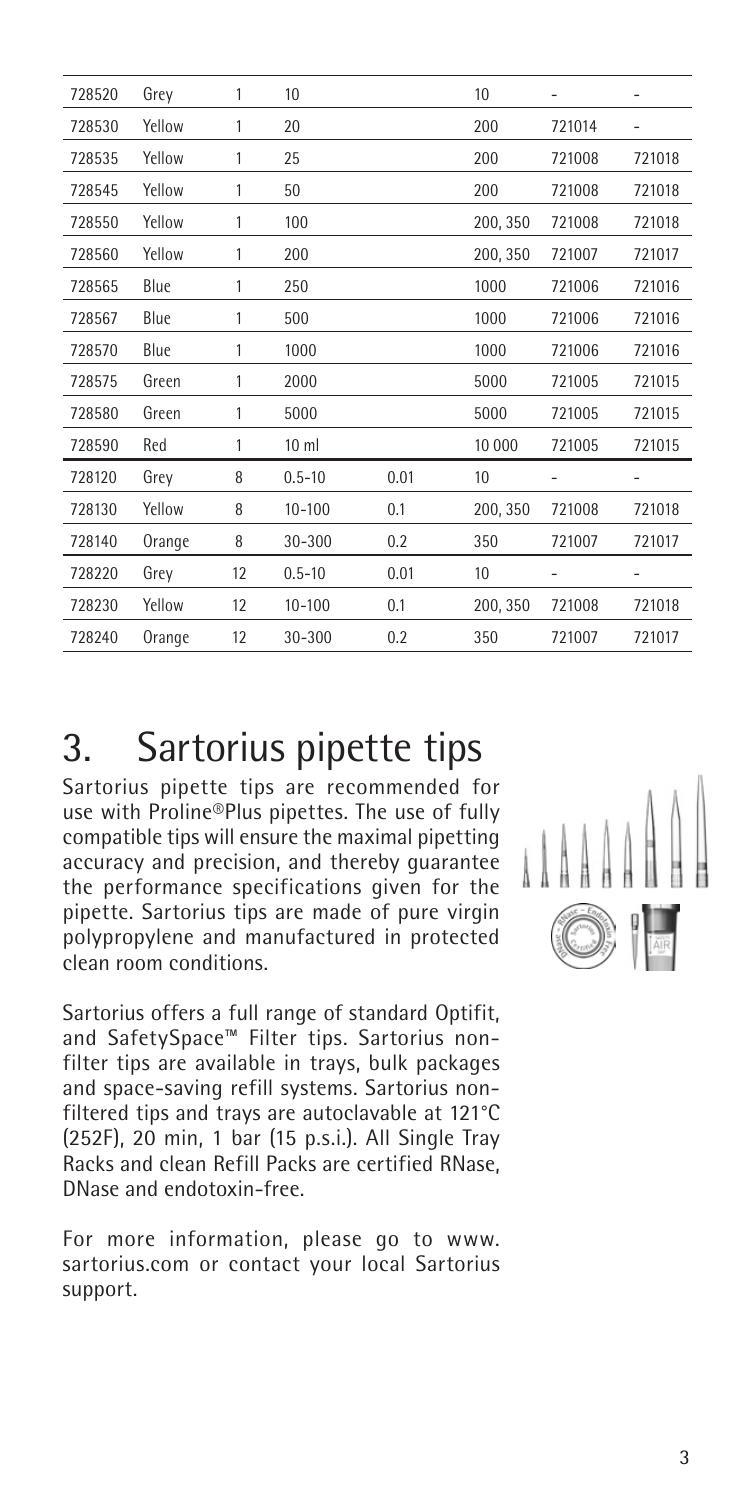## 4. Unpacking

The Proline®Plus pipette package contains the following items:

- 1. Pipette
- 2. Tip
- Calibration tool (also tube opener)
- 4. Safe-Cone filters (pipettes >10 µl and forceps)
- 5. Grease
- 6. Instruction manual
- 7. Performance certification in accordance with ISO 8655-6

Please check that all items are included and that no damage has occurred during shipment.

## 5. Pipette holder and carousel stand

For convenience and safety, always keep the pipette vertically on its own holder, carousel or linear stand when not in use.

| Cat.No. | Product                       |
|---------|-------------------------------|
| 725600  | Carousel Stand for 6 pipettes |
| 725610  | Pipette Holder for 1 pipette  |
| 725620  | Linear Stand                  |

## 6. Calibration tool

(also tube opener)

The calibration tool is designed for the following purposes:

- 1. Tool for recalibration (A).
- 2. Opening tool for the lid of the calibration nut (B).
- 3. Opening tool for the tubes (C).

## 7. Operating the pipette 7.1. Setting the volume

The volume of the pipette is clearly shown through the display. The volume setting is carried out with the following steps:



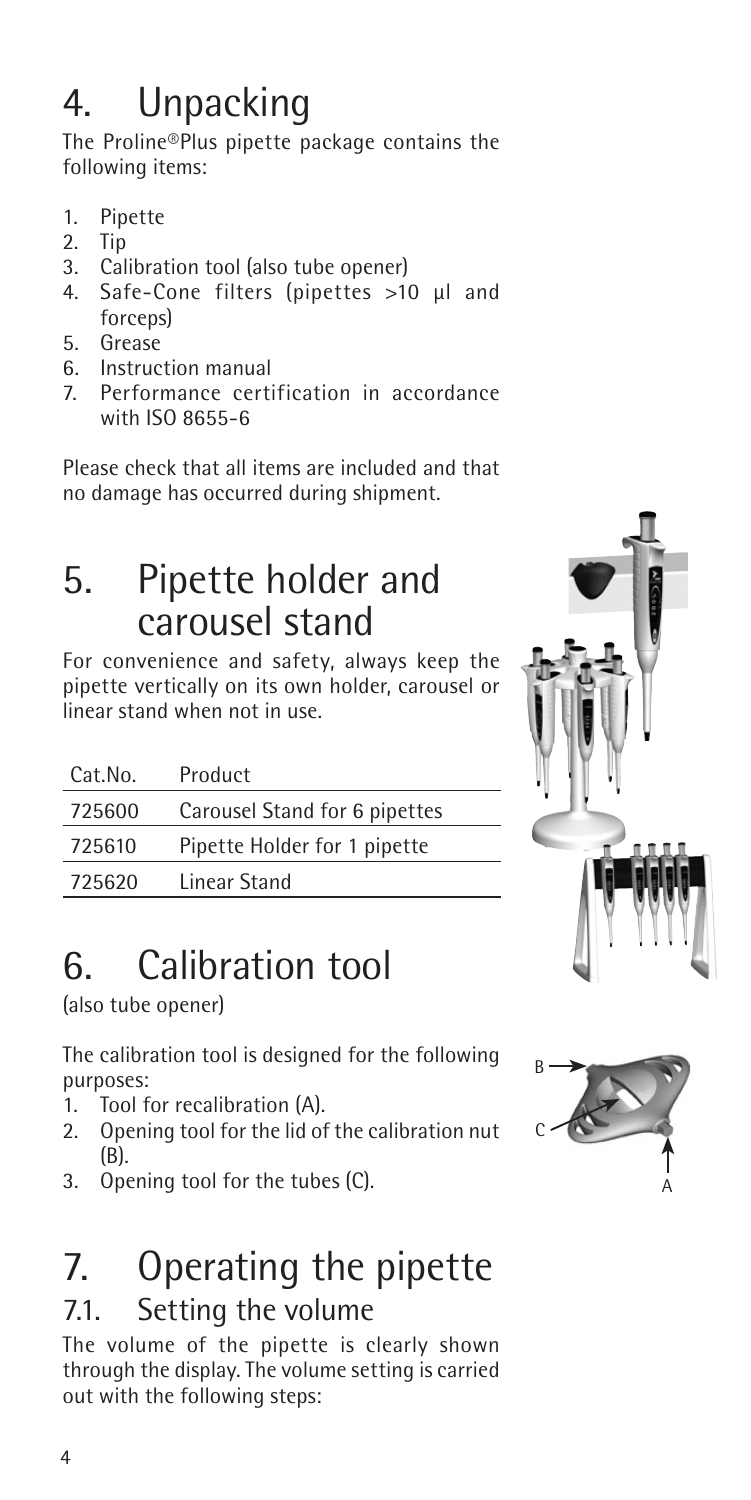1. Set the volume by rotating the operating button (clockwise to decrease the volume and counterclockwise to increase).

NOTE: Do not rotate the operating button outside the volume range of the pipette.

### 7.2. Sealing and ejecting tips

To ensure the maximum accuracy and precision, Sartorius tips are recommended to be used with Proline®Plus pipettes. Before fitting a tip ensure that the pipette tip cone is clean. Press the tip on the tip cone of the pipette.

Eject the tip by pressing the tip ejector with your thumb. Make sure that the tip is disposed into a suitable waste container.

### 7.3. Protective tip cone filters

The tip cone design of the Sartorius pipettes (>10 µl) allows the use of Safe-Cone Filters in the tip cones. These removable filters prevent liquids and aerosols from entering the pipette and thus, protects the pipette from contamination and damage.

The Safe-Cone Filters are available as Standard or Plus versions. It is recommended to use the Standard filter for general applications and the Plus filter for more demanding applications such as cell culture, bacterial and virological work and molecular biology. Filters need to be exchanged regularly. The interval for filter exchanging is application dependant but the recommendation is to change the filter daily (after 50 - 250 pipetting cycles) and always in case of over-aspiration. (See Chapter 2 for ordering information.) The Filter Foreceps should be used to avoid touching the soiled filters by hand. See Chapter 2 for ordering information. Make sure that the filter is disposed into a suitable waste container. Clean the tip cone if needed and put the new filter in place.

## 8. Pipetting techniques

Two basic pipetting techniques, forward and reverse pipetting, are associated with Proline®Plus pipettes. Forward pipetting is the most common used pipetting technique. The technique employs





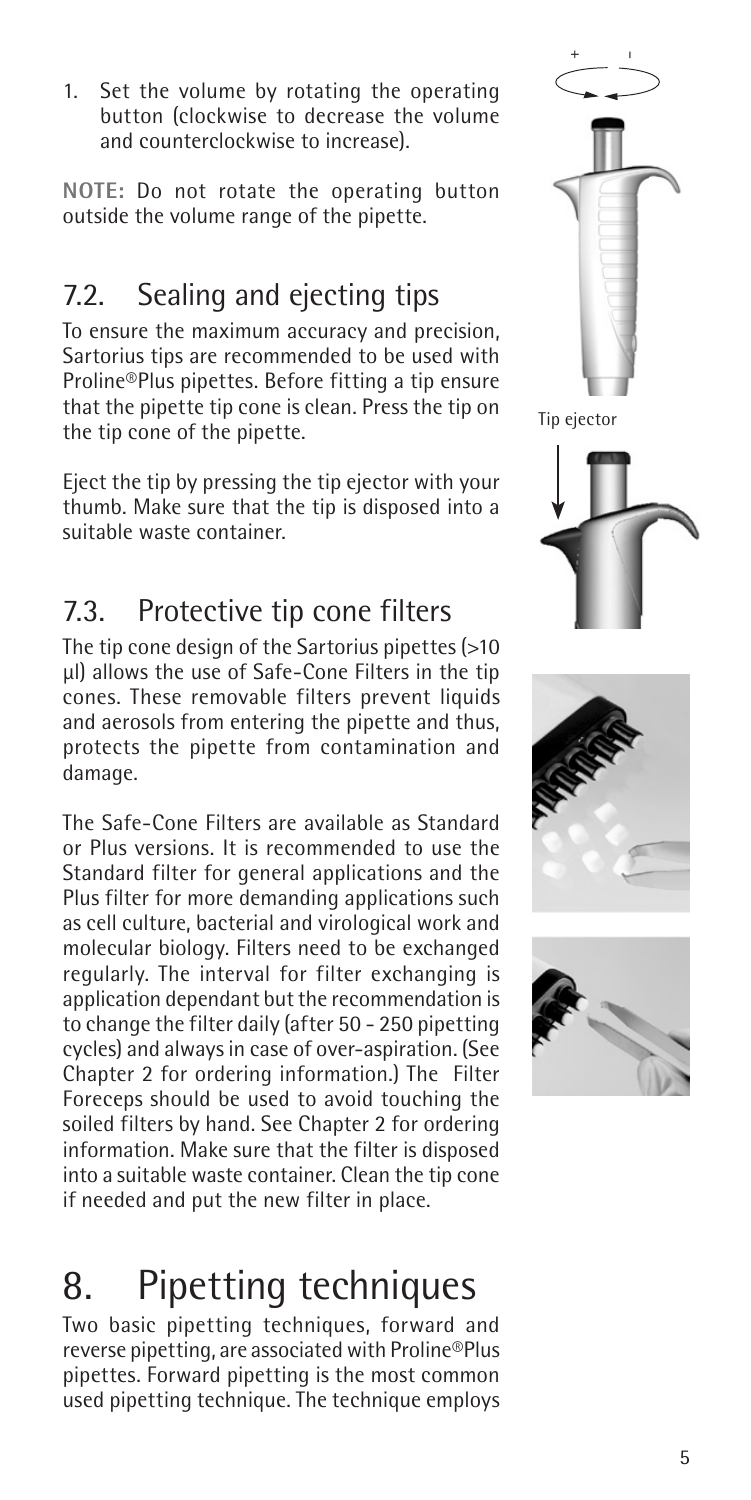the blow-out function ensuring complete delivery of the liquid. Reverse pipetting is recommended for highly viscous, biological or foaming liquids, or very small volumes of liquid. A selected volume plus an excess is aspirated into the tip. The delivery is done without blow-out, and, thus, the excess volume remains in the tip. The reverse technique also facilitates the repeated delivery of the same volume. If reverse pipetting technique is used the pipette might need recalibration.

#### 8.1. Forward pipetting

- 1. Fit the tip onto the pipette tip cone.
- 2. Press the operating button to the first stop.
- 3. Place the tip just under the surface of the liquid (2-3 mm) and smoothly release the operating button up to the starting position. Wait one second. Carefully withdraw the tip from the liquid, touching against the edge of the container to remove excess from the outside of the tip.
- 4. Dispense the liquid by pressing the operating button to the first stop. After a short delay press the operating button to the second stop. This action will empty the tip.

#### 8.2. Reverse pipetting

- 1. Fit the tip onto the pipette tip cone.
- 2. Press the operating button all the way to the second stop.
- 3. Place the tip just under the surface of the liquid (2-3 mm) and smoothly release the operating button up to the starting position.
- 4. Withdraw the tip from the liquid touching against the edge of the container to remove excess.
- 5. Press the operating button smoothly to the first stop to deliver the desired volume. Hold the operating button at the first stop. The liquid that remains in the tip should not be included in the delivery.
- 6. Discard the remaining liquid by pressing the operating button to the second stop.

#### 8.3. Repetitive reverse technique

- 1. Follow the reverse technique steps 1 to 5.
- 2. Continue pipetting by repeating steps 3 to 5 as long as needed.
- 3. Finally discard the remaining liquid by



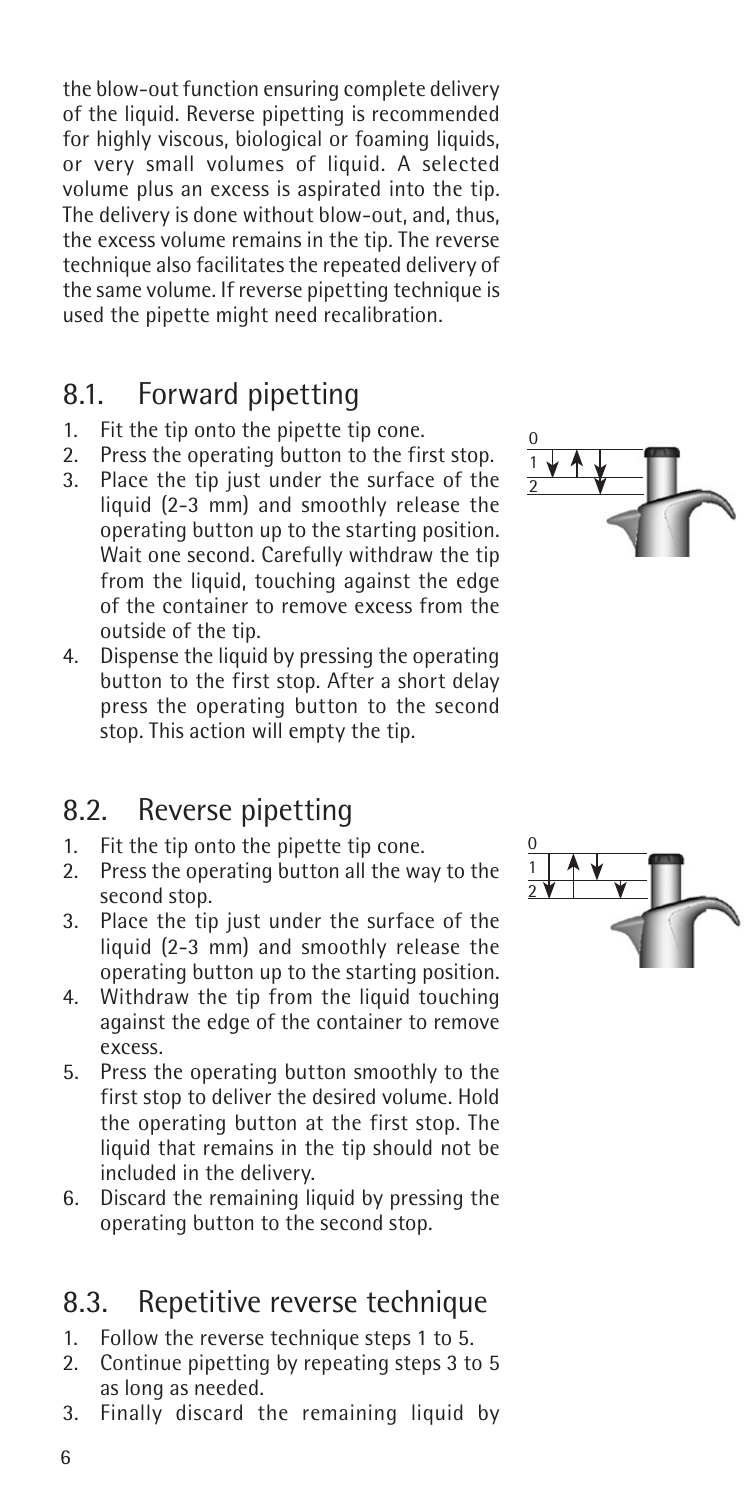pressing the operating button to the second stop.

## 9. Recommendations for good pipetting

- Make sure that the tip is firmly attached to the tip cone.
- Hold the pipette vertically when aspirating the liquid and place the tip only a few millimeters into the liquid.
- Always control the operating button slowly and smoothly.
- Pre-rinse the tip before aspirating the liquid by filling and emptying the tip for three to five times. This is important especially when pipetting liquids with a viscosity and density greater than water or liquids with high vapor pressure (e.g. ethanol).
- Check that the pipette, tip and liquid are at the same temperature.
- When pipetting liquids with temperatures different to the ambient temperature change the tip after each pipetting. Do not pre-rinse the tip.
- To avoid contamination, do not rest the pipette on its side especially with the tip attached.
- Change the tip cone filter regularly (recommendation after 50 - 250 pipetting cycles).
- Never strike the tip cone against the tip tray when mounting the tip as this can damage the pipette.
- Avoid rough handling and do not drop the pipette.
- Avoid exposing the unit to extreme temperature changes, humidity and dust (operating temperature from 15°C to 40°C).

## 10. Maintenance

Proline®Plus pipettes have been designed for easy in-house service. If the pipette is used daily it is recommended to clean/decontaminate and check the performance of the pipette every three months. Sartorius also provides complete repair and recalibration service for your pipette including a service report and performance certificate.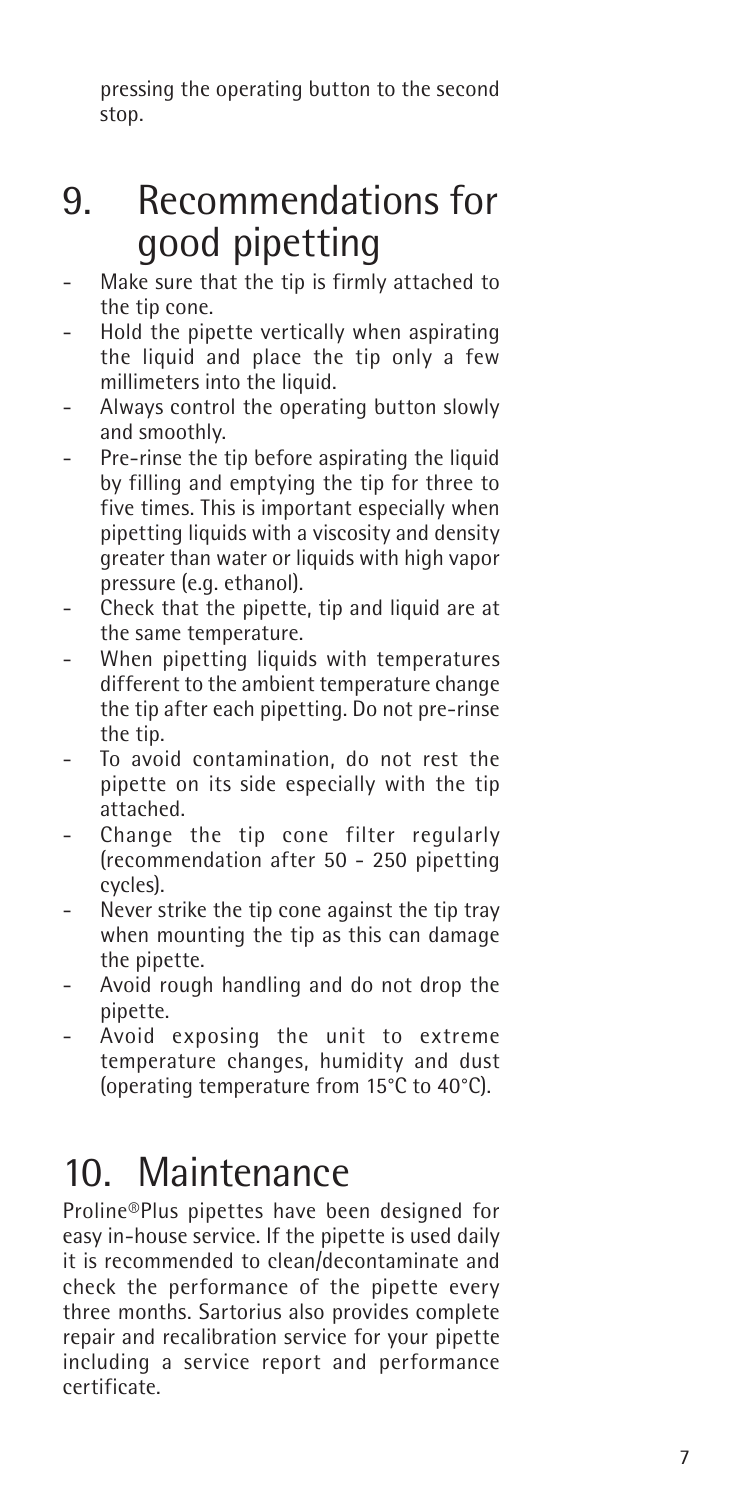NOTE: Please make sure that the pipette has been decontaminated before you send it to us or your local representative. Please advise if any hazardous material has been used with your pipette.

NOTE: The use of the tip cone filters may prolong the service interval. Change the filters regularly.

NOTE: It is recommended to always use gloves when cleaning the pipette.

#### 10.1. Daily cleaning of the outer surface of the pipette

Your Proline®Plus pipette should be checked every day for cleanliness. To clean and decontaminate the outer surface of your pipette use ethanol (70%), isopropanol (60%) or a mild detergent and a soft lint-free cloth.

Gently clean the surface of the pipette with moistened cloth and wipe dry. Pay special attention to the tip cone. Change the tip cone filter if needed (Chapter 7.3.)

#### 10.2. Cleaning and the lower part of the pipette

If your pipette is in daily use it is recommended to clean/decontaminate and grease the pipette every three months. It is recommended to send the multichannel pipettes to your local Sartorius service representative for cleaning and greasing. To clean and decontaminate the lower parts of the single channel pipette, follow these steps:

#### Disassembling and cleaning

(see the pictures under the cover page):

- 1. Eject the tip cone filter (if fitted, Chapter 7.3.)
- 2. Unscrew the tip ejector collar (1) counterclockwise and remove it.
- 3. Pipettes < 2000 µl: Unscrew the tip cone holder (2) counterclockwise and carefully remove it with the tip cone (3). Pipettes 2000, 5000, 10 ml: Unscrew the tip cone cylinder (3) counterclockwise and remove it.
- 4. Clean the tip ejector collar, the tip cone holder, the tip cone (cylinder) and the piston (4) with ethanol (70%), isopropanol (60%) or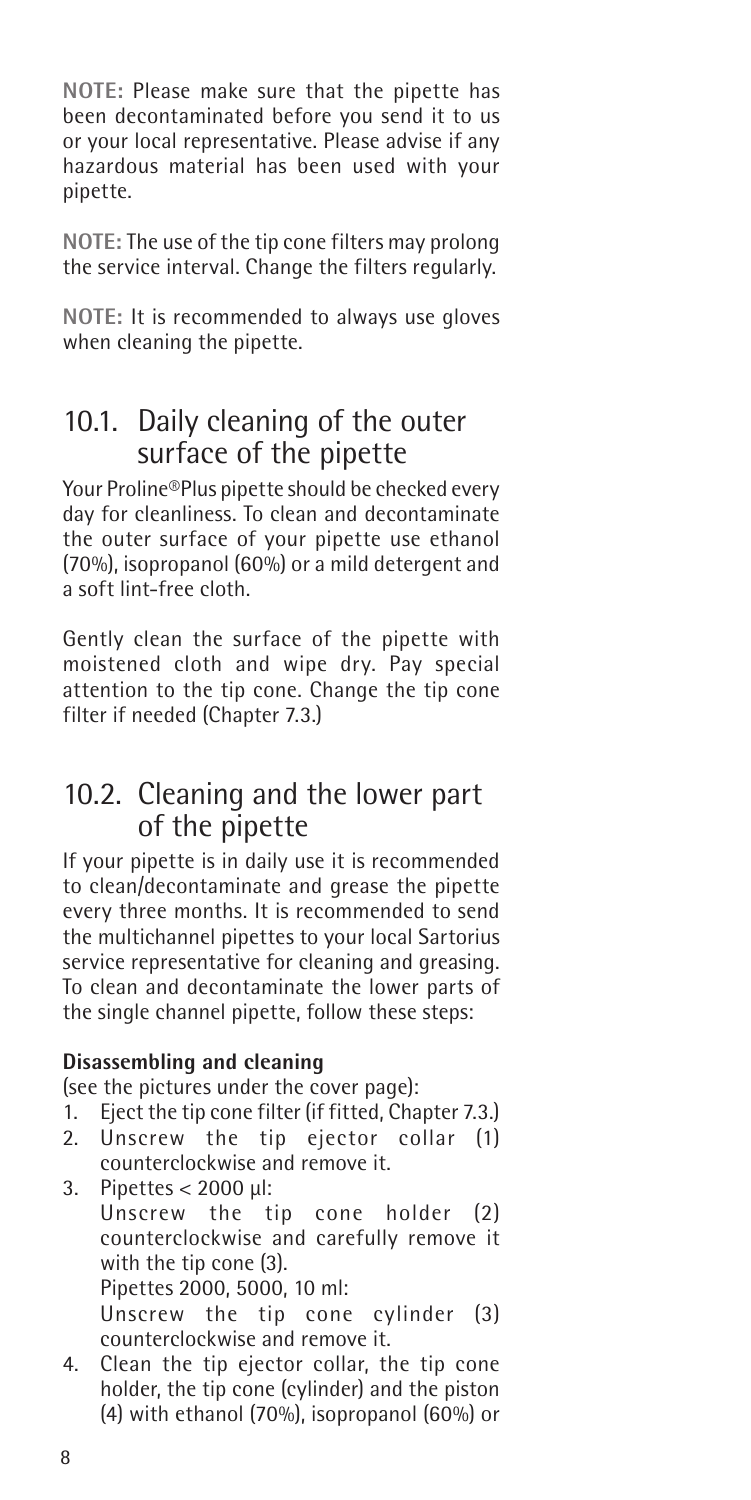mild detergent and soft lint-free cloth.

- 5. Clean the interior of the tip ejector collar and the tip cone (cylinder) with a cotton swab. Be careful with the pipettes so that the seal inside the tip cone will not damage.
- 6. Rinse the parts with distilled water if needed and let the parts dry.
- 7. Pipettes 100 µl: Put a thin layer of grease on the piston (4). Pipettes 250, 500 and 1000 µl: Put a thin layer of grease around the piston seal (4). Pipettes 2000, 5000 and 10 ml: Put a thin layer of grease on the piston seal (4) and the interior of the tip cone cylinder (3).

NOTE: Avoid excess grease. Use only the grease provided with the pipette.

NOTE: Before reassembling check that no lint or particles are on the surface of the piston.

#### Reassembling:

1. Pipettes:

Carefully place the tip cone (3) on the piston and attach it by screwing the tip cone holder (2) clockwise.

Pipettes 2000, 5000 and 10 ml:

Carefully place the tip cone cylinder (3) on the piston and screw clockwise. Make sure that the tip cone (cylinder) is properly tightened. Avoid over-tightening.

- 2. Attach the tip ejector collar (1) by screwing it clockwise.
- 3. Place the new tip cone filter on its place.
- 4. Press the operating button several times to ensure that the grease has spread evenly.
- 5. Check the performance of the pipette.

NOTE: It is always necessary to check the performance of the pipette after in-house service or maintenance.

#### 10.3. Sterilization of the pipette

The entire Proline®Plus pipette can be sterilized by steam autoclaving at 121°C, (252°F), 1 atm for 20 minutes. Remove the tip cone filter (if fitted, Chapter 7.3). The single channel pipettes can be autoclaved without special preparations. Unscrew the lower part of the multichannel pipettes by holding the connecting collar and turning the

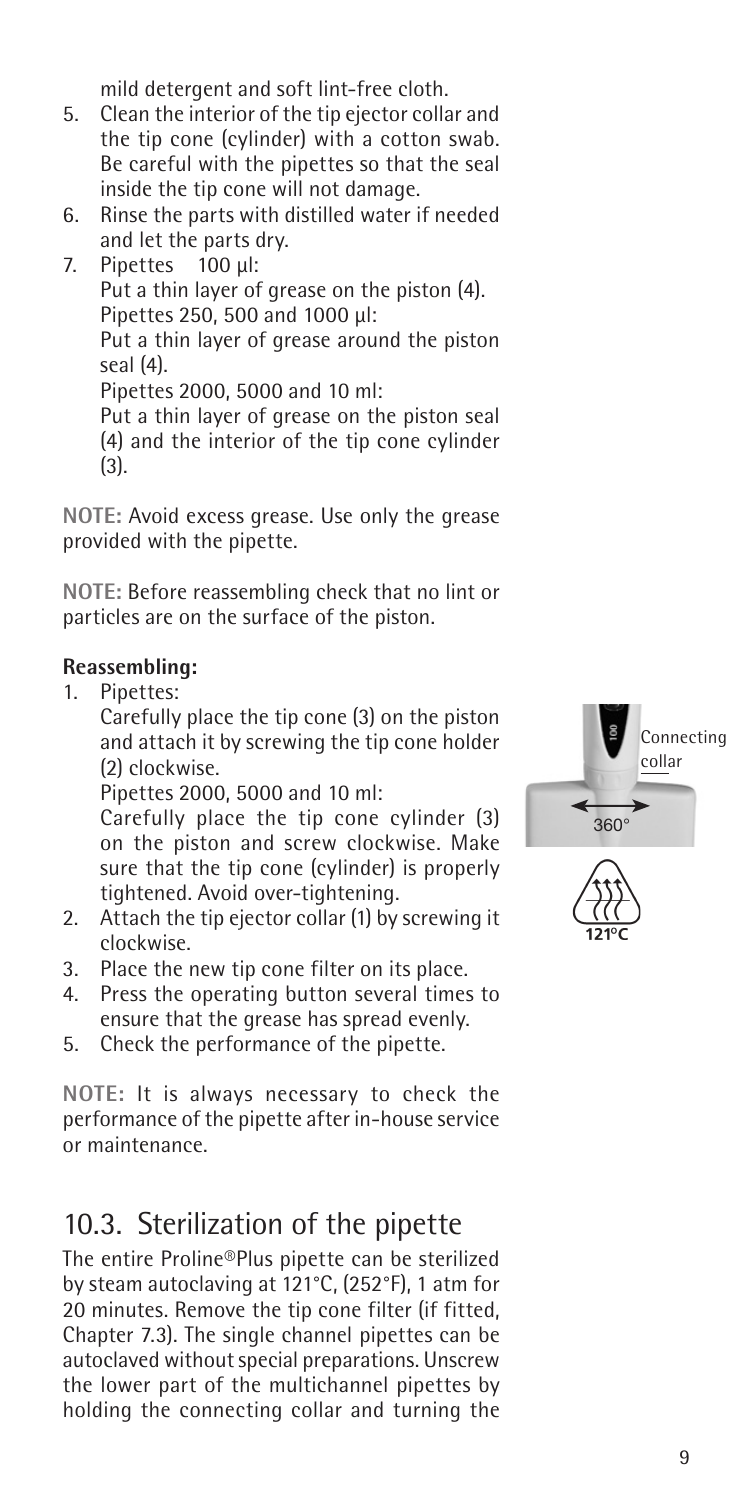lower part 360° counterclockwise. Put the pipette into the sterilization bag and place it into the autoclave. After autoclaving, the pipette must be cooled down and left to dry overnight before use. Screw the lower part of the multichannel pipettes by holding the connecting collar and turning the lower part 360° clockwise. Make sure that the lower part is properly tightened. It is recommended to check the performance of the pipette after every autoclaving. It is also recommended to grease the piston/seal of the pipette after every 10 autoclaving.

## 11. Testing the performance and recalibration

It is recommended to check the performance of your Proline®Plus pipettes regularly (e.g. every 3 months) and always after in-house maintenance. However, the user should establish a regular testing routine for their pipettes with regard to accuracy requirements of the application, frequency of use, number of operators using the pipette, nature of the liquid dispensed and the acceptable maximum permissible errors established by the user. (ISO 8655-1.)

#### 11.1. Testing the performance

Performance testing should take place in a draught-free room at 15 - 30°C, constant to +/- 0.5°C and humidity above 50%. The pipette, tips and the test water should have stood in the test room a sufficient time (at least 2 hours) to reach equilibrium with the room conditions. Use distilled or deionised water (grade 3, ISO 3696). Use an analytical balance with a readability of 0.01 mgs. (ISO 8655-6.)

#### Weighing

- 1. Adjust the desired test volume  $V_s$ .<br>2. Carefully fit the tip onto the tip co
- Carefully fit the tip onto the tip cone.
- 3. Fill the tip with test water and expel to waste five times to reach a humidity equilibrium in the dead air volume.
- 4. Replace the tip. Pre-wet the tip by filling it once with test water and expel to waste.
- 5. Aspirate the test water, immersing the tip only 2-3 mm below the surface of the water. Keep the pipette vertical.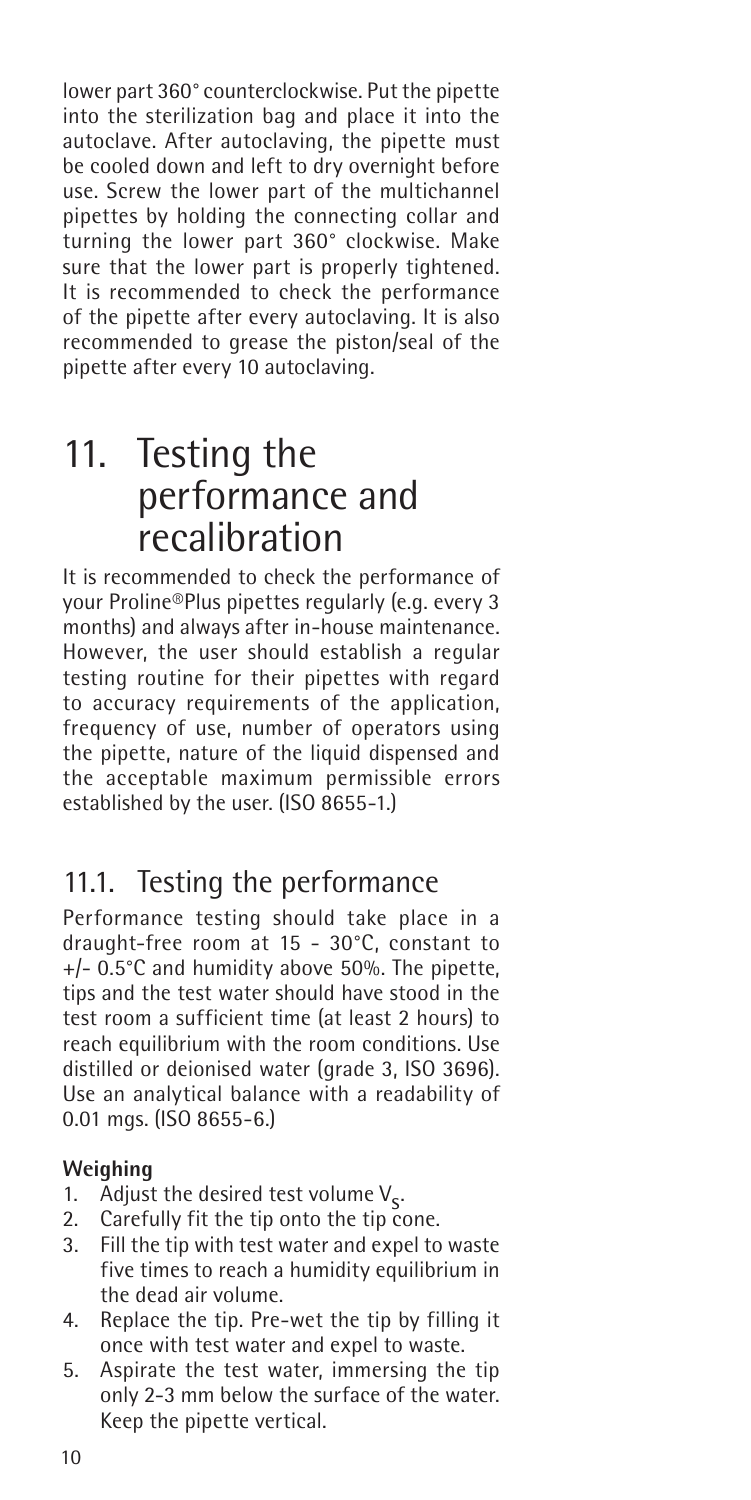- 6. Withdraw the pipette vertically and touch the tip against the inside wall of the test water container.
- 7. Pipette the water into the weighing vessel, touching the tip against the inside wall of the vessel just above the liquid surface at an angle of 30° to 45°. Withdraw the pipette by drawing the tip 8-10 mm along the inner wall of the weighing vessel.
- 8. Read the weight in mgs  $(m_i)$ .
- 9. Repeat the test cycle until 10 measurements have been recorded.
- 10. Convert the recorded masses  $(m_i)$  to volumes  $(V_i)$  $V_i = m_i Z$   $Z = \text{correction factor (Table 1)}$
- 11. Calculate the mean volume  $(\nabla)$  delivered:  $\overline{\nabla} = (\sum V_j)/10$
- 12. For conformity evaluation calculate the systematic error  $e_{s}$  of the measurement:

in  $\mu$ l: e<sub>s</sub>=  $\overline{V}$  - V<sub>s</sub> V<sub>s</sub> = selected test volume

or in %:  $e_s = 100 \left( \overline{V} - V_s \right) / V_s$ 

13. For conformity evaluation calculate the random error of the measurement:

as standard deviation s =  $\frac{1}{2}(V_i - \overline{V})^2$  $\sqrt{\frac{n-1}{n-1}}$ 

 $n =$  number of measurement (10)

or as coefficient of variation CV =  $100s/\overline{V}$ 

14. Compare the systematic error (inaccuracy) and random error (imprecision) with the values in the performance specifications - (p. 97) or the specifications of your own laboratory. If the results fall within the specifications, the pipette is ready for use. Otherwise check both systematic and random errors and, when necessary, proceed to the recalibration procedure (Chapter 11.2).

NOTE: Systemic error (inaccuracy) is the difference between the dispensed volume and the selected test volume. Random error (imprecision) is the scatter of the dispensed volumes around the mean of the dispensed volume. (ISO 8655-1.)

NOTE: Sartorius specifications are achieved in strictly controlled conditions (ISO 8655-6). The user should establish own specifications based on the field of use and the accuracy requirements placed on the pipette (ISO8655-1).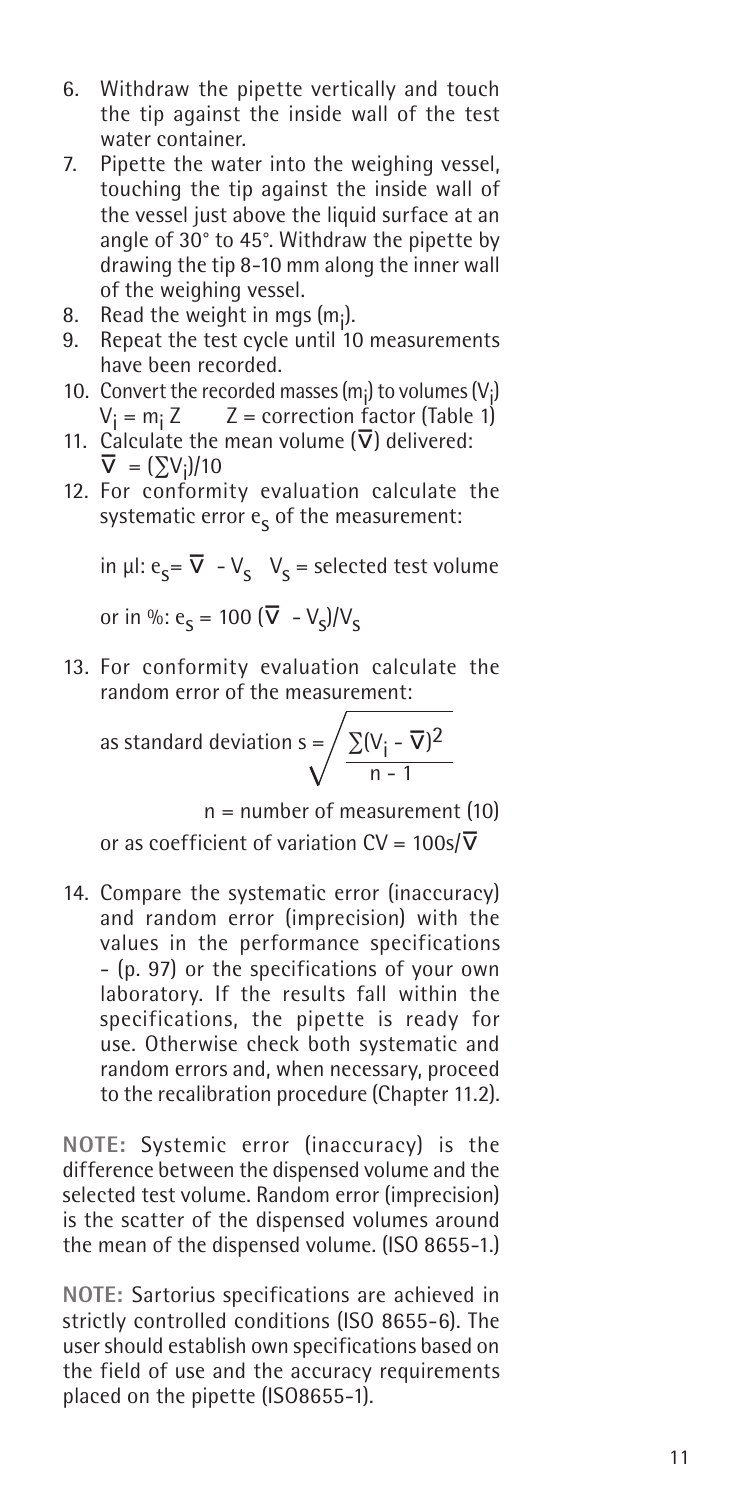#### Table 1

| $L$ -values ( $\mu$ i/iliy). |                    |        |        |        |  |  |
|------------------------------|--------------------|--------|--------|--------|--|--|
| Temp. $(^{\circ}C)$          | Air Pressure (kPa) |        |        |        |  |  |
|                              | 95                 | 100    | 101.3  | 105    |  |  |
| 20.0                         | 1.0028             | 1.0028 | 1.0029 | 1.0029 |  |  |
| 20.5                         | 1.0029             | 1.0029 | 1.0030 | 1.0030 |  |  |
| 21.0                         | 1.0030             | 1.0031 | 1.0031 | 1.0031 |  |  |
| 21.5                         | 1.0031             | 1.0032 | 1.0032 | 1.0032 |  |  |
| 22.0                         | 1.0032             | 1.0033 | 1.0033 | 1.0033 |  |  |
| 22.5                         | 1.0033             | 1.0034 | 1.0034 | 1.0034 |  |  |
| 23.0                         | 1.0034             | 1.0035 | 1.0035 | 1.0036 |  |  |
| 23.5                         | 1.0036             | 1.0036 | 1.0036 | 1.0037 |  |  |
|                              |                    |        |        |        |  |  |

Z-values (µl/mg):

NOTE: This method is based on ISO 8655.

#### 11.2. Recalibration

The calibration of your Proline®Plus pipette has been factory-checked by using forward pipetting technique and certified at 22°C using grade 3 distilled water according to ISO 3696. The calibration is based on ISO 8655-6: Gravimetric test method for volumetric instruments. The pipette's specifications are guaranteed only with genuine Sartorius tips. If you find the pipette to be inaccurate after performance testing, please follow the instructions below:

- 1. Remove the lid of the calibration nut, located on the back of the handle, with the aid of the calibration tool.
- 2. Place the hexagonal head of the calibration tool into the hole of the calibration nut.
- 3. Turn the adjustment lock counterclockwise to decrease and clockwise to increase the volume.
- 4. Repeat testing the performance procedure (Chapter 11.1.). Continue until the results are correct.

NOTE: Recalibration is recommended if reverse pipetting technique is used.

NOTE: Sartorius offers accredited calibration service. Please contact your local Sartorius representative for further information.

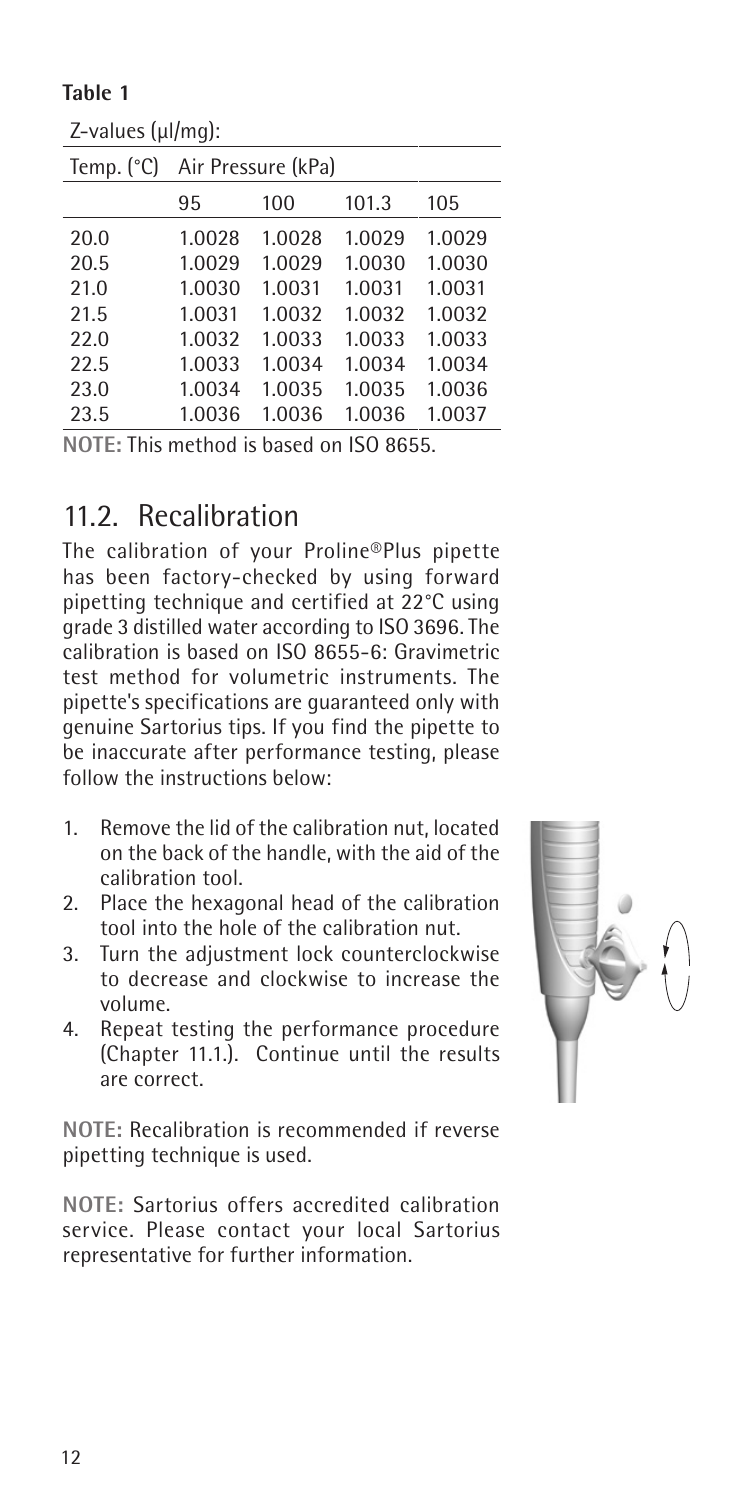## 12. Trouble shooting

| Symptom                                            | Possible cause                                           | Solution                                                               |
|----------------------------------------------------|----------------------------------------------------------|------------------------------------------------------------------------|
| Droplets left<br>inside the tip                    | Unsuitable tip                                           | Use original<br>Sartorius tips                                         |
| Leakage or pipetted<br>volume too small            | Non uniform wetting<br>of the plastic                    | Attach new tip                                                         |
|                                                    | Tip incorrectly<br>attached                              | Attach firmly                                                          |
|                                                    | Unsuitable tip                                           | Use original<br>Sartorius tips                                         |
|                                                    | Foreign particles<br>between tip and cone                | Clean the tip cone,<br>attach new tip                                  |
|                                                    | Tip cone holder<br>incorrectly tightened                 | Tighten the tip cone<br>holder                                         |
|                                                    | Pipette damaged                                          | Return to your<br>Sartorius service<br>representative for<br>servicing |
| Pipette out                                        | Incorrect operation                                      | <b>Follow instructions</b>                                             |
| of established<br>specifications                   | Unsuitable tip                                           | Use original<br>Sartorius tips                                         |
|                                                    | Calibration altered                                      | Reclibrate                                                             |
| Operating button<br>jammed or moves<br>erratically | Liquid has penetrated<br>tip cone and dried              | Clean and grease<br>the piston/seal<br>Clean the tip cone              |
|                                                    | Safe-Cone Filter has<br>been contaminated                | Change filter                                                          |
|                                                    | Insufficient amount<br>of grease on a piston<br>and seal | Grease accordingly                                                     |
| Tip ejector jammed<br>or moves erratically         | Tip ejector collar has<br>been contaminated              | Remove and clean<br>ejector collar and<br>tip cone                     |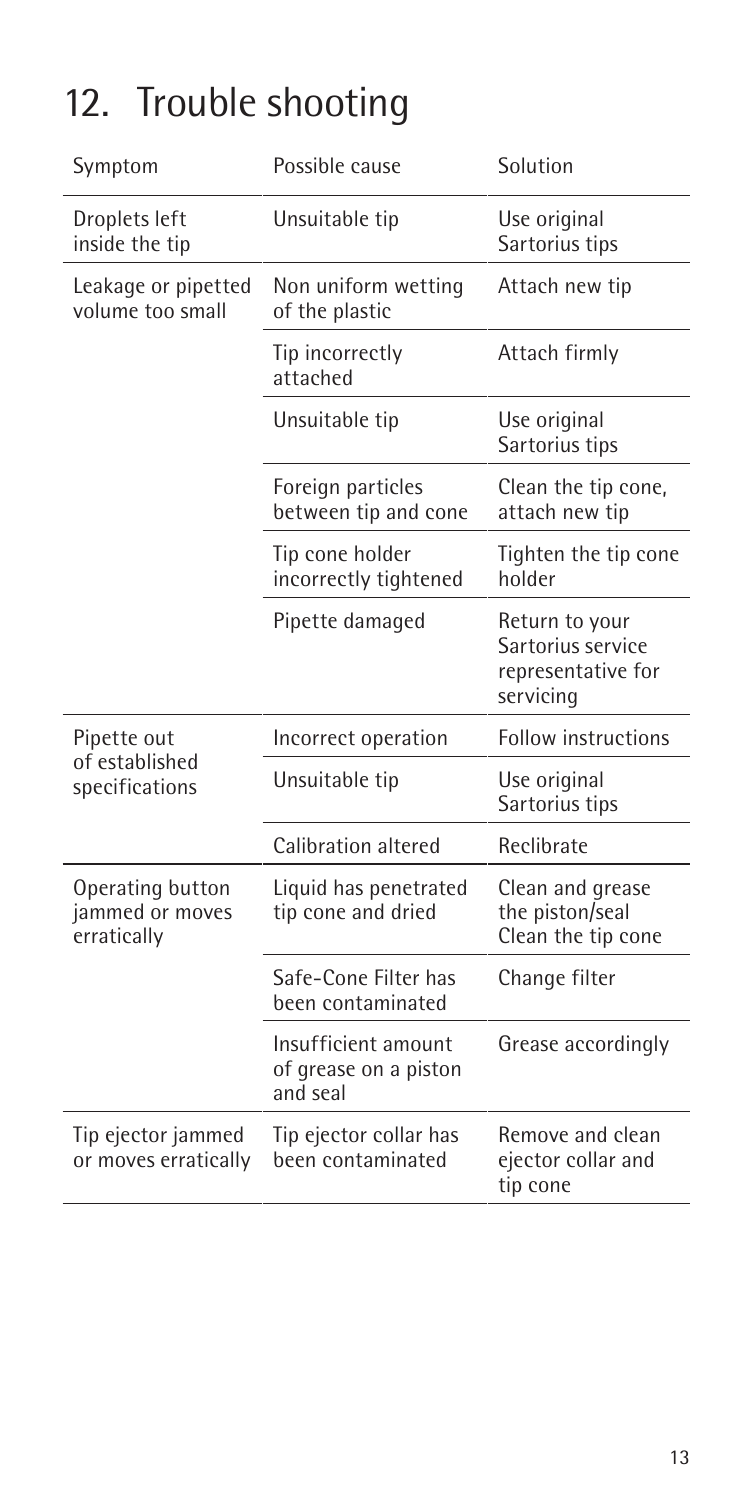## 13. Warranty information

The Proline®Plus pipettes are covered by warranty for 2 years against defects in materials and workmanship. Should your pipette fail to function at any time, please contact your local Sartorius representative.



ANY WARRANTY WILL, HOWEVER, BE DEEMED AS VOID IF FAULT IS FOUND TO HAVE BEEN CAUSED BY MALTREATMENT, MISUSE, UNAUTHORIZED MAINTENANCE OF SERVICE OR NEGLIGENCE OF REGULAR MAINTENANCE AND SERVICE, ACCIDENTAL DAMAGE, INCORRECT STORAGE OR USE OF THE PRODUCTS FOR OPERATIONS OUTSIDE THEIR SPECIFIED LIMITATIONS, OUTSIDE THEIR SPECIFICATIONS, CONTRARY TO THE INSTRUCTIONS GIVEN IN THIS MANUAL OR WITH OTHER THAN THE MANUFACTURER'S ORIGINAL TIPS.

Each Proline®Plus pipette is tested before shipping by the manufacturer. The Sartorius Quality Assurance Procedure guarantees that the Proline®Plus pipette you have purchased is ready for use.

## 14. Performance specifications

The manufacturer's specifications (p. 97) are guaranteed only when the manufacturer's original tips are used. The manufacturer's specifications should be used as guidelines when establishing your own performance specifications in accordance with ISO 8655.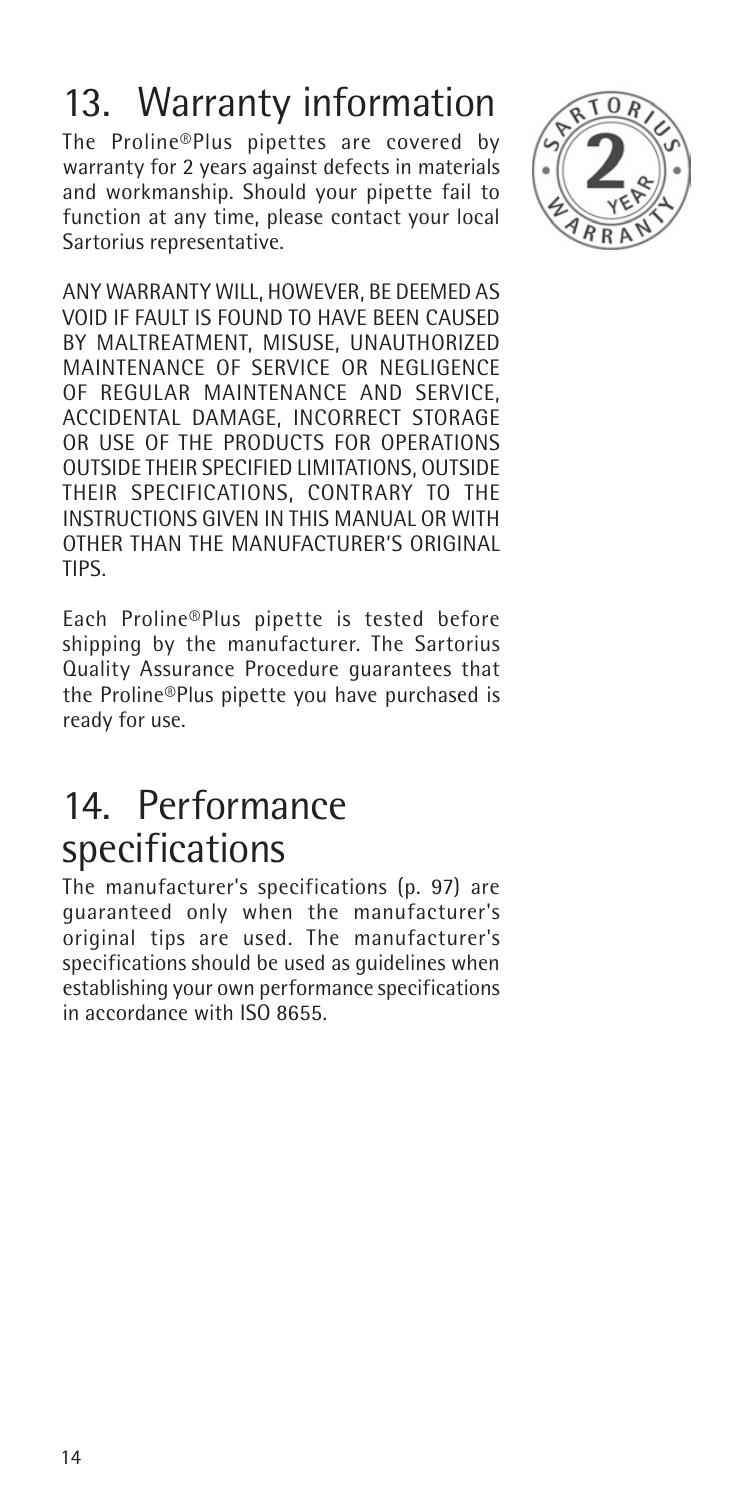#### Specifications

Proline®Plus single-, 8- and 12-channel pipettes

| Cat. No                                                                                                                        | Channels                                                      | Volume Range<br>μl                                                                               | Test Volume/<br>μl                                                                      | Inacc.<br>(9/0)                                                                                      | Impr.<br>(%)                                                                                         |
|--------------------------------------------------------------------------------------------------------------------------------|---------------------------------------------------------------|--------------------------------------------------------------------------------------------------|-----------------------------------------------------------------------------------------|------------------------------------------------------------------------------------------------------|------------------------------------------------------------------------------------------------------|
| 728010                                                                                                                         | 1                                                             | $0.1 - 3$                                                                                        | 3<br>1.5<br>0.3                                                                         | 1.30<br>2.40<br>10.0                                                                                 | 0.80<br>1.60<br>6.00                                                                                 |
| 728020                                                                                                                         | 1                                                             | $0.5 - 10$                                                                                       | 10<br>5<br>1                                                                            | 1.00<br>1.50<br>2.50                                                                                 | 0.60<br>1.00<br>1.50                                                                                 |
| 728030                                                                                                                         | 1                                                             | $2 - 20$                                                                                         | 20<br>10<br>$\overline{\mathbf{c}}$                                                     | 0.90<br>1.20<br>3.00                                                                                 | 0.40<br>1.00<br>2.00                                                                                 |
| 728040                                                                                                                         | 1                                                             | $5 - 50$                                                                                         | 50<br>25<br>5                                                                           | 1.00<br>1.40<br>3.00                                                                                 | 0.30<br>0.50<br>1.50                                                                                 |
| 728050                                                                                                                         | 1                                                             | $10 - 100$                                                                                       | 100<br>50<br>10                                                                         | 0.80<br>1.00<br>2.00                                                                                 | 0.15<br>0.40<br>1.00                                                                                 |
| 728060                                                                                                                         | 1                                                             | 20-200                                                                                           | 200<br>100<br>20                                                                        | 0.60<br>0.80<br>2.00                                                                                 | 0.15<br>0.30<br>0.80                                                                                 |
| 728070                                                                                                                         | 1                                                             | 100-1000                                                                                         | 1000<br>500<br>100                                                                      | 0.60<br>0.60<br>1.00                                                                                 | 0.20<br>0.20<br>0.40                                                                                 |
| 728080                                                                                                                         | 1                                                             | 500-5000                                                                                         | 5000<br>2500<br>500                                                                     | 0.50<br>0.60<br>2.00                                                                                 | 0.20<br>0.30<br>0.60                                                                                 |
| 728090                                                                                                                         | 1                                                             | $1-10$ ml                                                                                        | 10 000<br>5000<br>1000                                                                  | 0.60<br>1.20<br>3.00                                                                                 | 0.20<br>0.30<br>0.60                                                                                 |
| 728515<br>728520<br>728530<br>728535<br>728545<br>728550<br>728560<br>728565<br>728567<br>728570<br>728575<br>728580<br>728590 | 1<br>1<br>1<br>1<br>1<br>1<br>1<br>1<br>1<br>1<br>1<br>1<br>1 | 5<br>10<br>20<br>25<br>50<br>100<br>200<br>250<br>500<br>1000<br>2000<br>5000<br>10 <sub>m</sub> | 5<br>10<br>20<br>25<br>50<br>100<br>200<br>250<br>500<br>1000<br>2000<br>5000<br>10 000 | 1.30<br>0.80<br>0.60<br>0.50<br>0.50<br>0.50<br>0.40<br>0.40<br>0.30<br>0.30<br>0.30<br>0.30<br>0.60 | 1.20<br>1.80<br>0.50<br>0.30<br>0.30<br>0.30<br>0.20<br>0.20<br>0.20<br>0.20<br>0.15<br>0.15<br>0.20 |
| 728120                                                                                                                         | 8                                                             | $0.5 - 10$                                                                                       | 10<br>5<br>1                                                                            | 1.50<br>2.50<br>4.00                                                                                 | 1.00<br>2.50<br>4.00                                                                                 |
| 728130                                                                                                                         | 8                                                             | $10 - 100$                                                                                       | 100<br>50<br>10                                                                         | 0.70<br>1.00<br>3.00                                                                                 | 0.25<br>0.70<br>1.50                                                                                 |
| 728140                                                                                                                         | 8                                                             | 30-300                                                                                           | 300<br>150<br>30                                                                        | 0.60<br>1.00<br>2.00                                                                                 | 0.25<br>0.50<br>1.00                                                                                 |
| 728220                                                                                                                         | 12                                                            | $0.5 - 10$                                                                                       | 10<br>5<br>1                                                                            | 1.50<br>2.50<br>4.00                                                                                 | 1.00<br>2.50<br>4.00                                                                                 |
| 728230                                                                                                                         | 12                                                            | $10 - 100$                                                                                       | 100<br>50<br>10                                                                         | 0.70<br>1.00<br>3.00                                                                                 | 0.25<br>0.70<br>1.50                                                                                 |
| 728240                                                                                                                         | 12                                                            | 30-300                                                                                           | 300<br>150<br>30                                                                        | 0.60<br>1.00<br>2.00                                                                                 | 0.25<br>0.50<br>1.00                                                                                 |